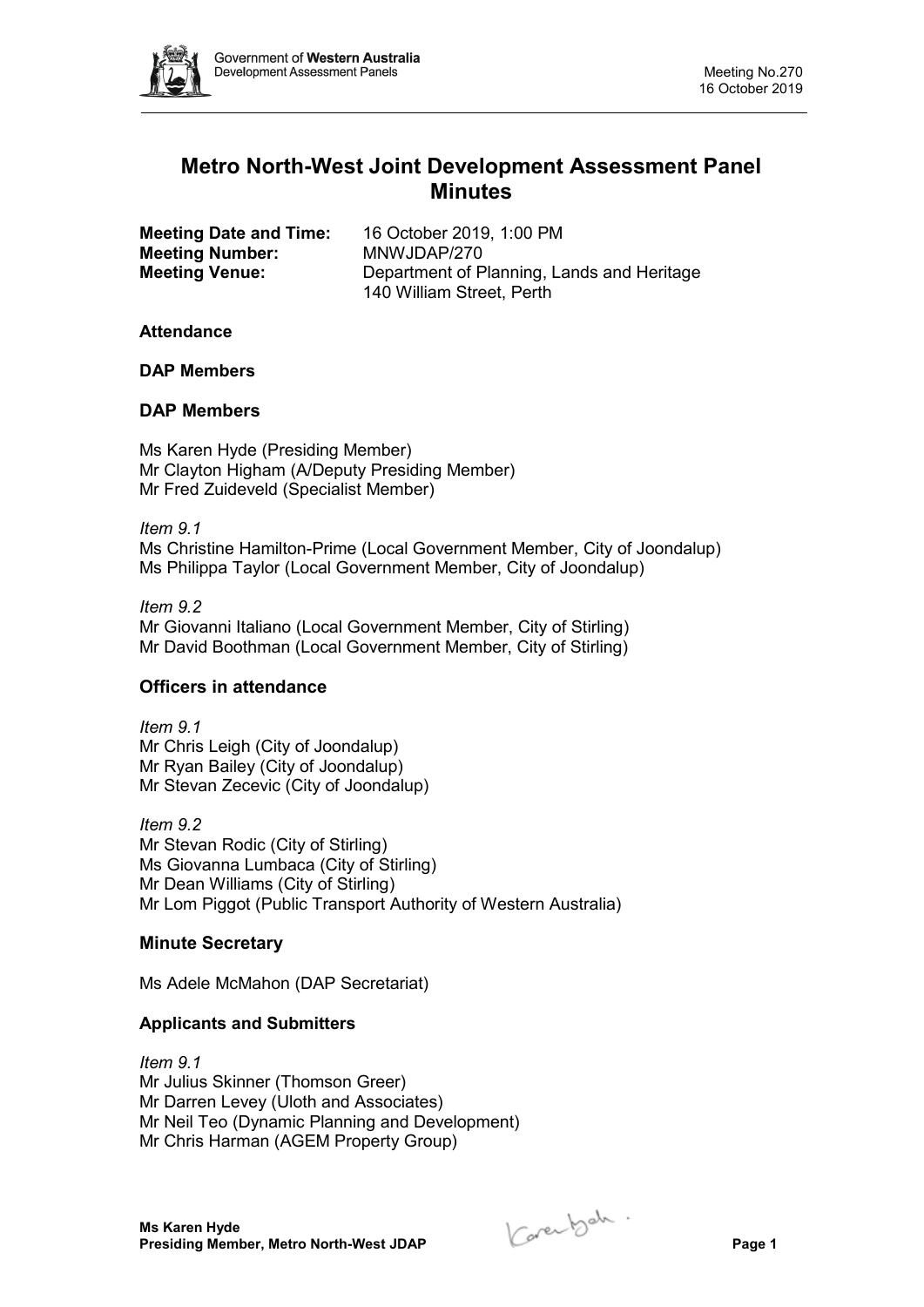

*Item 9.2* Mr Scott Nugent (AMP) Mr Antony Johnstone (Aurecon) Mr Sean Fairfoul (Rowe Group)

#### **Members of the Public / Media**

There was 1 member of the public in attendance.

#### **1. Declaration of Opening**

The Presiding Member declared the meeting open at 1:02pm on 16 October 2019 and acknowledged the traditional owners and pay respect to Elders past and present of the land on which the meeting was being held.

The Presiding Member announced the meeting would be run in accordance with the DAP Standing Orders 2017 under the *Planning and Development (Development Assessment Panels) Regulations 2011*.

The Presiding Member advised that in accordance with Section 5.16 of the DAP Standing Orders 2017 which states *'A person must not use any electronic, visual or audio recording device or instrument to record the proceedings of the DAP meeting unless the Presiding Member has given permission to do so.',* the meeting would not be recorded.

The Presiding Member advised that panel members may refer to technical devices, such as phones and laptops, throughout the meeting to assist them in considering the information before them.

#### **2. Apologies**

Ms Sheryl Chaffer

#### **3. Members on Leave of Absence**

Nil

# **4. Noting of Minutes**

DAP members noted that signed minutes of previous meetings are available on the [DAP website.](https://www.dplh.wa.gov.au/about/development-assessment-panels/daps-agendas-and-minutes)

# **5. Declaration of Due Consideration**

All members declared that they had duly considered the documents.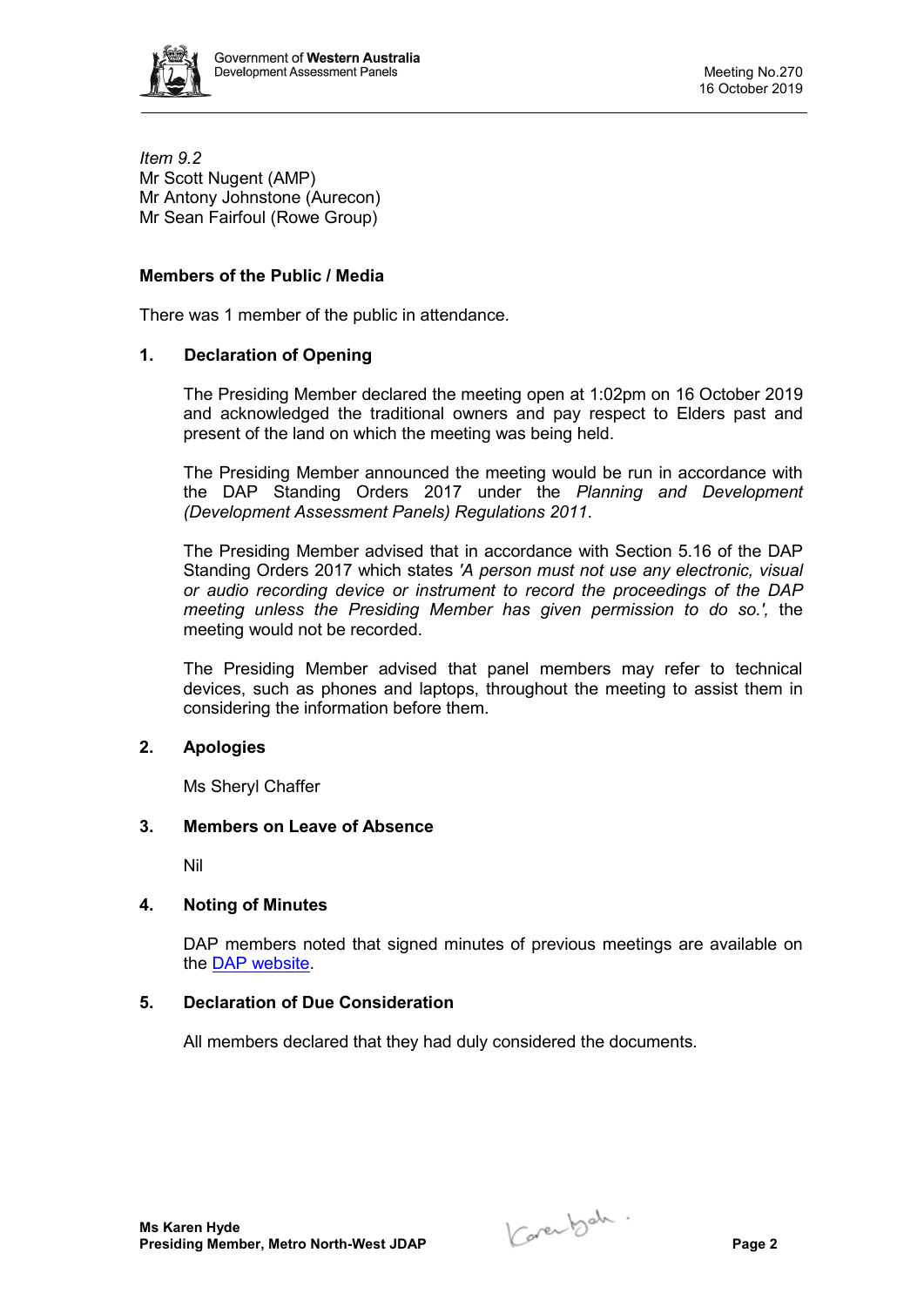

# **6. Disclosure of Interests**

DAP Member, Ms Sheryl Chaffer, declared an indirect pecuniary interest in item 9.2. Ms Chaffer's husband is employed by the builder of the project.

In accordance with section 6.2 and 6.3 of the DAP Standing Orders 2017, the Presiding Member determined that the member listed above, who had disclosed an indirect pecuniary interest, was not permitted to participate in the discussion and voting on the item.

#### **7. Deputations and Presentations**

- **7.1** Mr Julius Skinner (Thomson Greer) addressed the DAP in support of the application at Item 9.1 and responded to questions from the panel.
- **7.2** Mr Darren Levey (Uloth and Associates) addressed the DAP in support of the application at Item 9.1 responded to questions from the panel.
- **7.3** Mr Chris Harman (AGEM Property Group) responded to questions from the panel.
- **7.4** City of Joondalup Officers addressed the DAP in relation to the application at Item 9.1 responded to questions from the panel.

#### *The presentation at Items 7.1 – 7.4 were heard prior to the application at Item 9.1*

- **7.5** Mr Scott Nugent (AMP) addressed the DAP in support of the application at Item 9.2 responded to questions from the panel.
- **7.6** Mr Antony Johnstone (Aurecon) addressed the DAP in support of the application at Item 9.2 and responded to questions from the panel.
- **7.7** Mr Sean Fairfoul (Rowe Group) addressed the DAP in support of the application at Item 9.2 and responded to questions from the panel.
- **7.8** City of Stirling Officers addressed the DAP in relation to the application at Item 9.2 and responded to questions from the panel.
- **7.9** Mr Lom Piggot (Public Transport Authority of Western Australia) responded to questions from the panel.

#### *The presentations at Items 7.5 - 7.9 were heard prior to the application at Item 9.2.*

# **8. Form 1 – Responsible Authority Reports – DAP Application**

Nil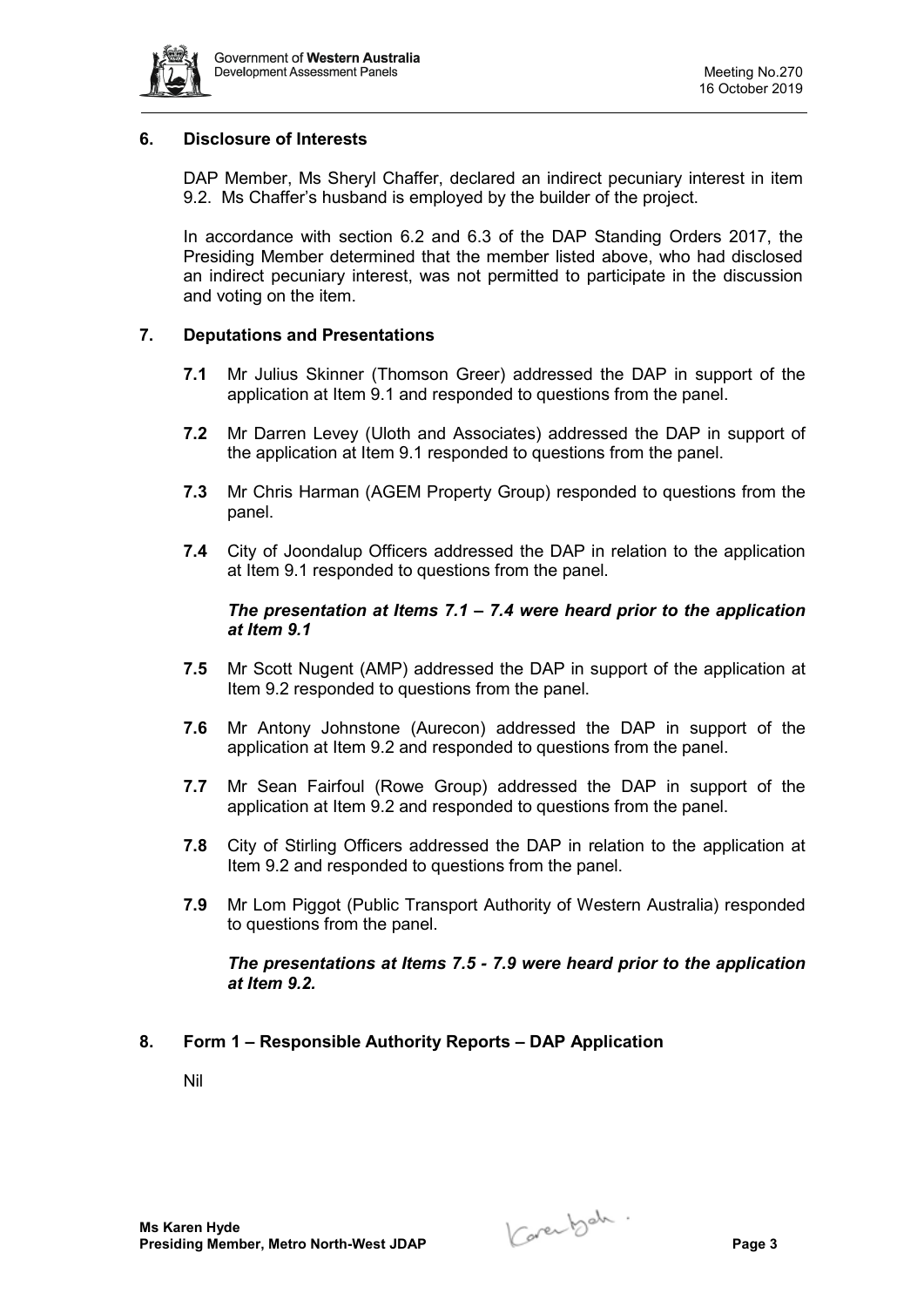

# **9. Form 2 – Responsible Authority Reports – Amending or cancelling DAP development approval**

| 9.1 | <b>Property Location:</b>       | Lots 7 (22), 8 (24) and 9 (26) Monkhouse Way &<br>Lots 5 (4) and 6 (2) Banks Avenue, Hillarys |
|-----|---------------------------------|-----------------------------------------------------------------------------------------------|
|     | <b>Development Description:</b> | Mixed use commercial development                                                              |
|     | <b>Proposed Amendment:</b>      | Form 2.1 - Amendment to Condition 5                                                           |
|     | Applicant:                      | <b>Dynamic Planning and Developments</b>                                                      |
|     | Owner:                          | Perpetual Corporate Trust Limited ACF The                                                     |
|     |                                 | <b>Hillarys Investment Trust</b>                                                              |
|     | Responsible Authority:          | City of Joondalup                                                                             |
|     | DAP File No:                    | DAP/17/01267                                                                                  |

# **REPORT RECOMMENDATION**

**Moved by:** Cr Christine Hamilton-Prime **Seconded by:** Cr Philippa Taylor

That the Metro North-West Joint Development Assessment Panel resolves to:

- 1. **Accept** that the DAP Application reference DAP/17/01267 as detailed on the DAP Form 2 dated 18 July 2019 is appropriate for consideration in accordance with regulation 17 of the *Planning and Development (Development Assessment Panels) Regulations 2011*;
- 2. **Approve** the DAP Application reference DAP/17/01267 as detailed on the DAP Form 2 dated 18 July 2019 and accompanying plans in Attachment 2 in accordance with Clause 77 of Schedule 2 (Deemed Provisions) of the *Planning and Development (Local Planning Schemes) Regulations 2015* and the provisions of the City of Joondalup *Local Planning Scheme No. 3*, for the proposed minor amendment to the approved mixed use commercial development at Lots 7 (22), 8 (24) and 9 (26) Monkhouse Way and Lots 5 (4) and 6 (2) Banks Avenue, Hillarys, subject to:

# **Amended Condition:**

5. A maximum of sixteen (16) practitioners shall be permitted to operate from tenancies 1, 3, 4, 5, 6 and 7 at any given time under the approved land use of 'Medical Centre' and/or 'Consulting Rooms'.

# **New Condition:**

25. A Practitioner Management Plan shall be submitted to and approved by the City prior to occupation of development. The practitioner management plan shall detail the number of practitioners allocated to tenancies 1, 3, 4, 5, 6 and 7 to ensure the maximum number of permitted practitioners is not exceeded onsite. Development shall be undertaken in accordance with the approved Practitioner Management Plan and must not be modified without first obtaining written consent from the City.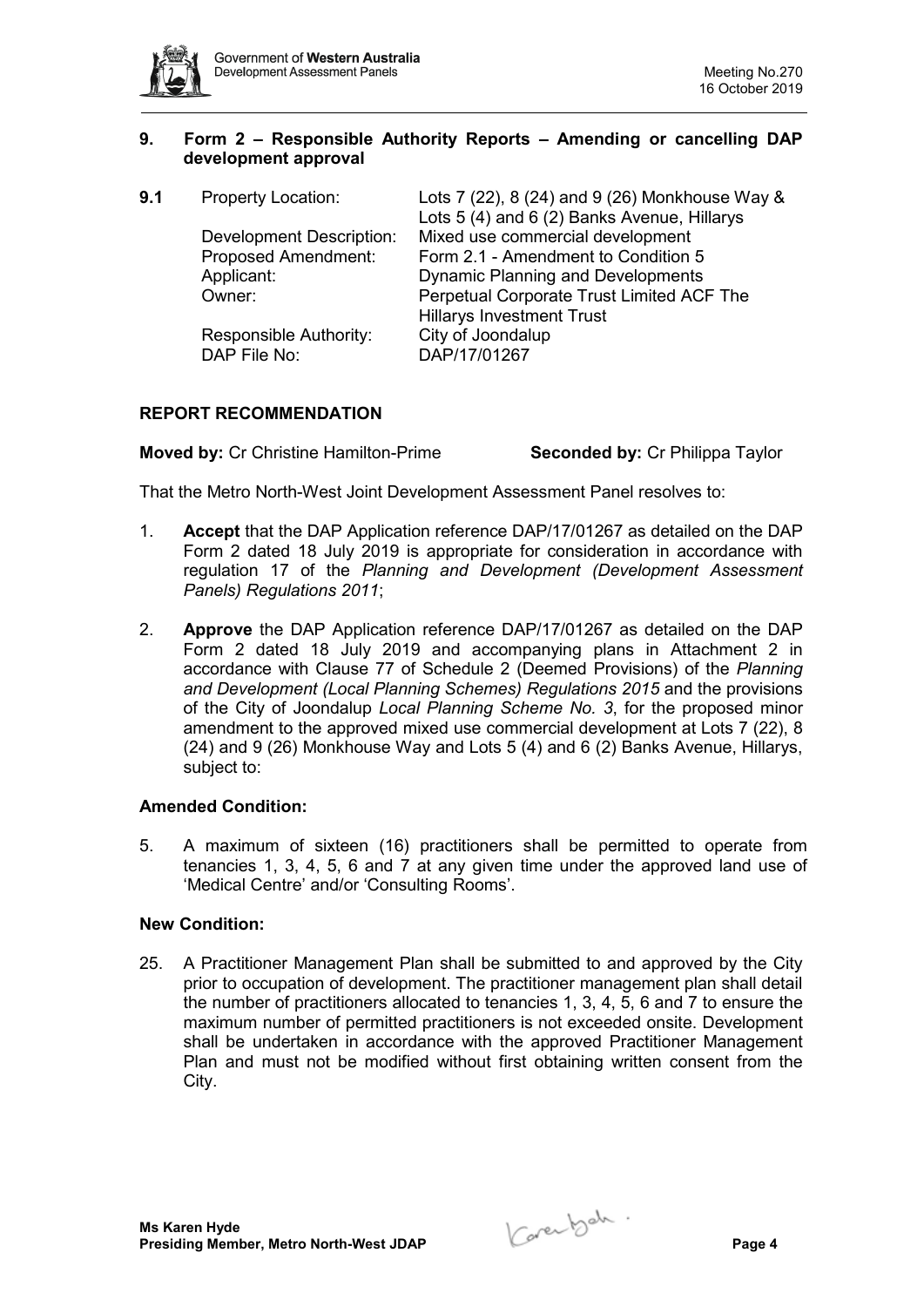

#### **New Advice Note:**

6. Further to the conditions regarding practitioner numbers and the Practitioner Management Plan, should the land use of tenancies 1, 3, 4, 5, 6 and 7 change from 'medical centre' or 'consulting rooms', the maximum number of practitioners permitted shall be reduced by the number of practitioners allocated to that tenancy under the Practitioner Management Plan to ensure the parking demand generated by the development site is not exceeded.

All other conditions and requirements detailed on the previous approval dated 20 December 2017 shall remain unless altered by this application.

# **AMENDING MOTION 1**

**Moved by:** Mr Fred Zuideveld **Seconded by:** Mr Clayton Higham

That condition 5 be amended to read as follows:

*A maximum of sixteen (16) eighteen (18) practitioners shall be permitted to operate from tenancies 1, 3, 4, 5, 6 and 7 at any given time under the approved land use of 'Medical Centre' and/or 'Consulting Rooms'.*

#### **The Amending Motion was put and CARRIED (3/2).**

- For: Ms Karen Hyde Mr Clayton Higham Mr Fred Zuideveld
- Against: Cr Christine Hamilton-Prime Cr Philippa Taylor

**REASON:** The parking provisions set within the Structure Plan relate to the floorspace and land use rather than the number of practitioners and allow for reciprocal parking, so the proponent's submission to include 18 consultants was considered to be reasonable in this instance, particularly when the development is also required to be in accordance with a Practitioner Management Plan (condition 25).

# **REPORT RECOMMENDATION (AS AMENDED)**

That the Metro North-West Joint Development Assessment Panel resolves to:

- 1. **Accept** that the DAP Application reference DAP/17/01267 as detailed on the DAP Form 2 dated 18 July 2019 is appropriate for consideration in accordance with regulation 17 of the *Planning and Development (Development Assessment Panels) Regulations 2011*;
- 2. **Approve** the DAP Application reference DAP/17/01267 as detailed on the DAP Form 2 dated 18 July 2019 and accompanying plans in Attachment 2 in accordance with Clause 77 of Schedule 2 (Deemed Provisions) of the *Planning and Development (Local Planning Schemes) Regulations 2015* and the provisions of the City of Joondalup *Local Planning Scheme No. 3*, for the proposed minor amendment to the approved mixed use commercial development at Lots 7 (22), 8 (24) and 9 (26) Monkhouse Way and Lots 5 (4) and 6 (2) Banks Avenue, Hillarys, subject to: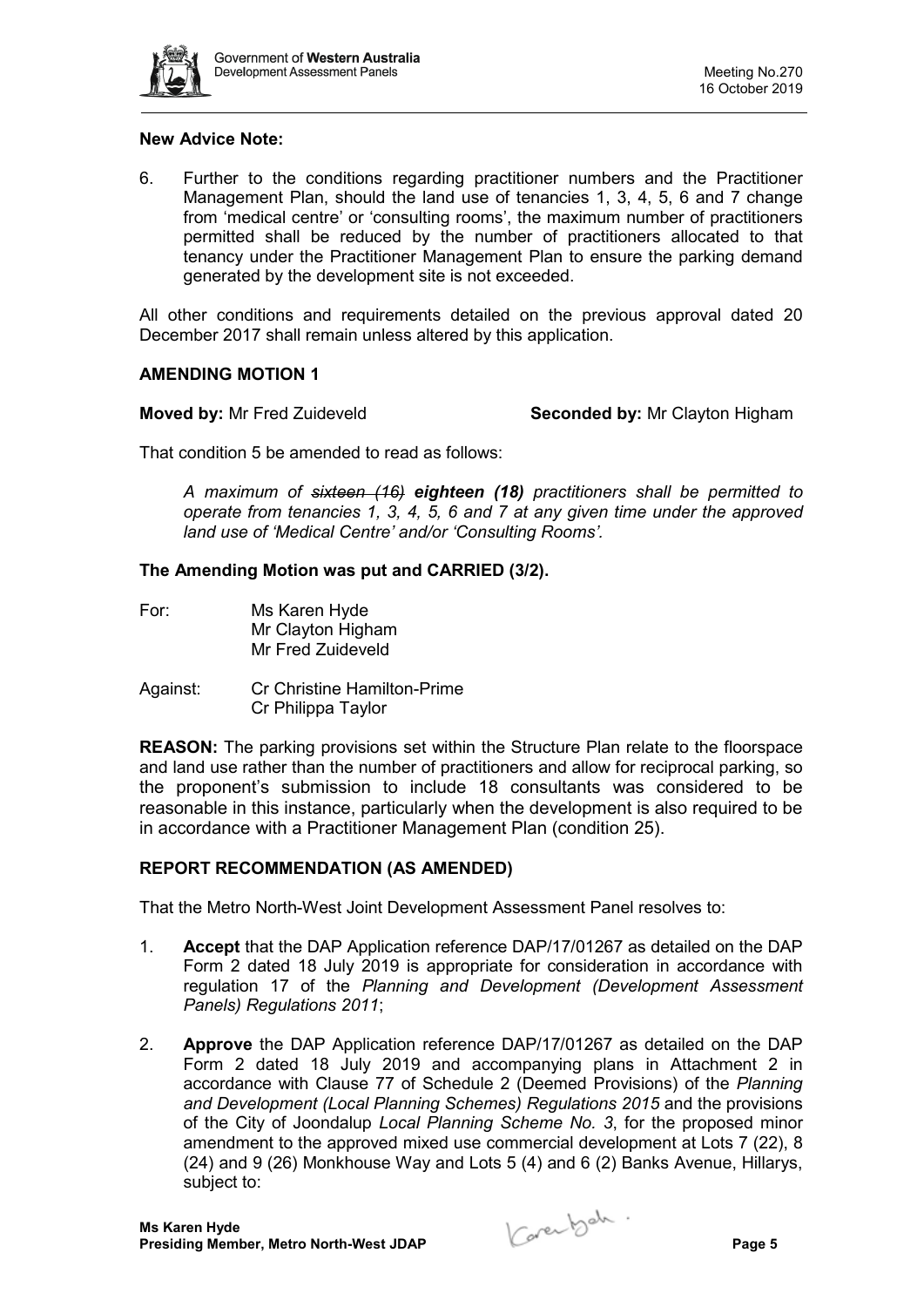

# **Amended Condition:**

5. A maximum of eighteen (18) practitioners shall be permitted to operate from tenancies 1, 3, 4, 5, 6 and 7 at any given time under the approved land use of 'Medical Centre' and/or 'Consulting Rooms'

# **New Condition:**

25. A Practitioner Management Plan shall be submitted to and approved by the City prior to occupation of development. The practitioner management plan shall detail the number of practitioners allocated to tenancies 1, 3, 4, 5, 6 and 7 to ensure the maximum number of permitted practitioners is not exceeded onsite. Development shall be undertaken in accordance with the approved Practitioner Management Plan and must not be modified without first obtaining written consent from the City.

#### **New Advice Note:**

6. Further to the conditions regarding practitioner numbers and the Practitioner Management Plan, should the land use of tenancies 1, 3, 4, 5, 6 and 7 change from 'medical centre' or 'consulting rooms', the maximum number of practitioners permitted shall be reduced by the number of practitioners allocated to that tenancy under the Practitioner Management Plan to ensure the parking demand generated by the development site is not exceeded.

All other conditions and requirements detailed on the previous approval dated 20 December 2017 shall remain unless altered by this application.

#### **The Report Recommendation (as amended) was put and CARRIED (4/1).**

For: Ms Karen Hyde Mr Clayton Higham Mr Fred Zuideveld Cr Christine Hamilton-Prime

Against: Cr Philippa Taylor

**REASON:** In accordance with details contained in the Responsible Authority Report and Amending Motion. The panel was in support of the development proposal for additional practitioners in the development (18) and a Practitioner Management Plan.

| <b>Property Location:</b>       | Lots 166 and 66 Davenport Street and Lot 11 (200)<br>Karrinyup Road, Karrinyup |
|---------------------------------|--------------------------------------------------------------------------------|
| <b>Development Description:</b> | Mixed Use Development Expansion - Karrinyup                                    |
|                                 | <b>Shopping Centre</b>                                                         |
| <b>Proposed Amendment:</b>      | Form 2.7 - Removal of Condition                                                |
| Applicant:                      | Rowe Group                                                                     |
| Owner:                          | AMP Capital Funds Management Ltd Scott Nugent                                  |
| Responsible Authority:          | City of Stirling                                                               |
| DAP File No:                    | DAP/15/00741                                                                   |
|                                 |                                                                                |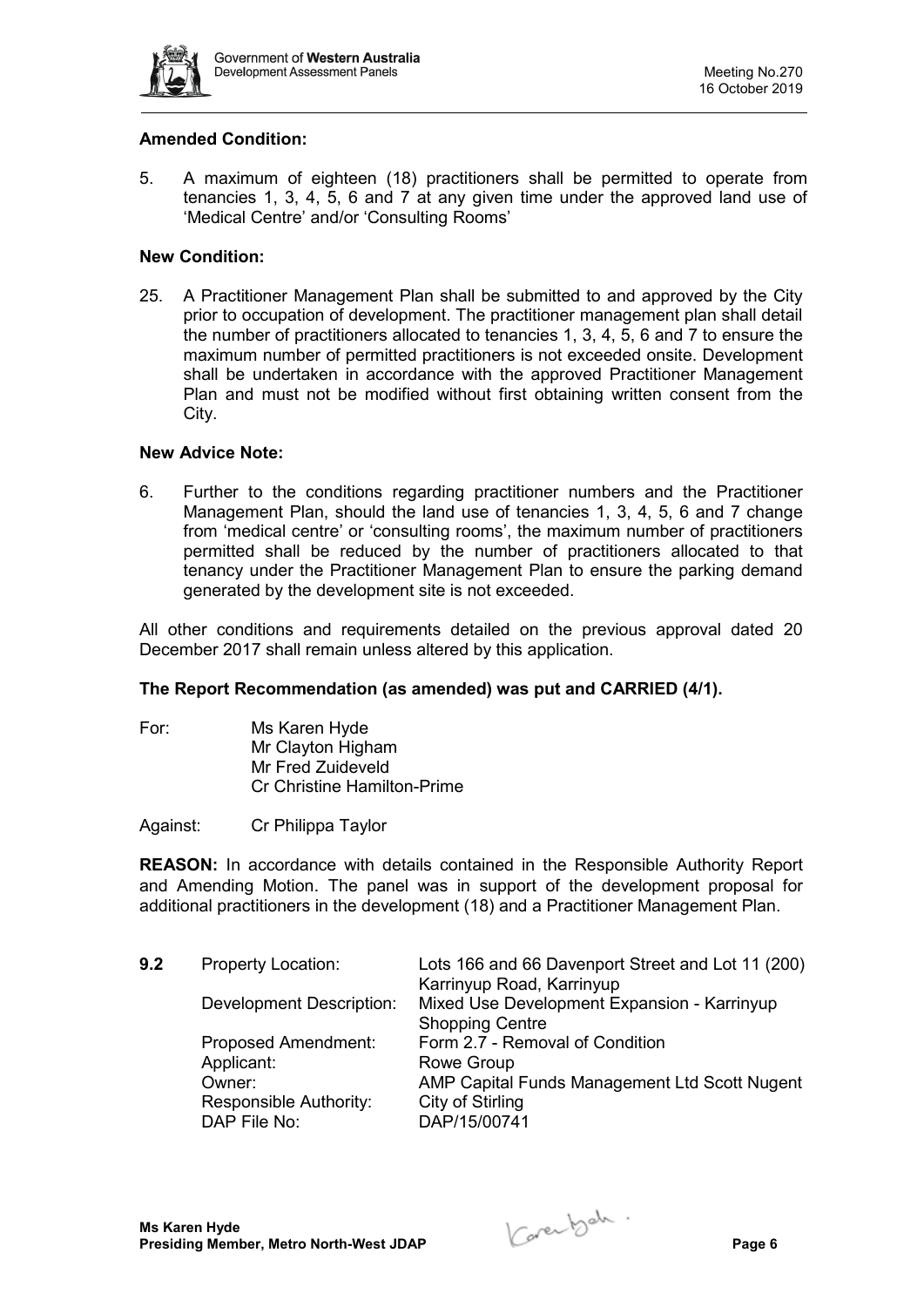

# **REPORT RECOMMENDATION**

**Moved by: NIL <b>Seconded by: NIL Seconded by: NIL** 

That the Metro North-West JDAP resolves to:

- 1. **Accept** that the DAP Application reference DAP/15/00741 as detailed on the DAP Form 2 dated 14 June 2019 is appropriate for consideration in accordance with regulation 17 of the Planning and Development (Development Assessment Panels) Regulations 2011;
- 2. **Approve** the DAP Application reference DAP/15/00741 as detailed on the DAP Form 2 dated 14 June 2019 and accompanying plans in accordance with Clause 68 of Schedule 2 (Deemed Provisions) of the *Planning and Development (Local Planning Schemes) Regulations 2015* and the provisions of the City of Stirling Local Planning Scheme No. 3, for the proposed modified condition of the approved Major Expansion of Karrinyup Shopping Centre at Lots 166 and 66 Davenport Street and Lot 11, House Number 200, Karrinyup Road, Karrinyup, subject to:

# **Amended Condition**

2. Prior to opening of the retail centre, the applicant is to enter into a legally binding funding agreement with the Public Transport Authority (PTA) to fund the cost of improving public transport access. The agreement is to provide for the applicant to fund the PTA's estimated cost of delivering additional Transperth bus service kilometres for a minimum period of five years from the opening of the retail centre, to the satisfaction of the City of Stirling and upon the advice of Main Roads WA and PTA.

#### **New Advice Note**

1. The mixed use development in the north-east corner of the site does not form part of this approval.

All other conditions and requirements detailed on the original approval DAP/15/00741 dated 14 August 2015, including any amendments to conditions and requirements on succeeding amendments to the approval, shall remain unless altered by this application.

Where an approval has so lapsed, no development shall be carried out without further approval first being sought and obtained, unless the applicant has applied and obtained Development Assessment Panel approval to extend the approval term under Regulation 17(1)(a) of the *Planning and Development (Development Assessment Panel) Regulations 2011*.

**The Report Recommendation LAPSED for want of a mover and a seconder.**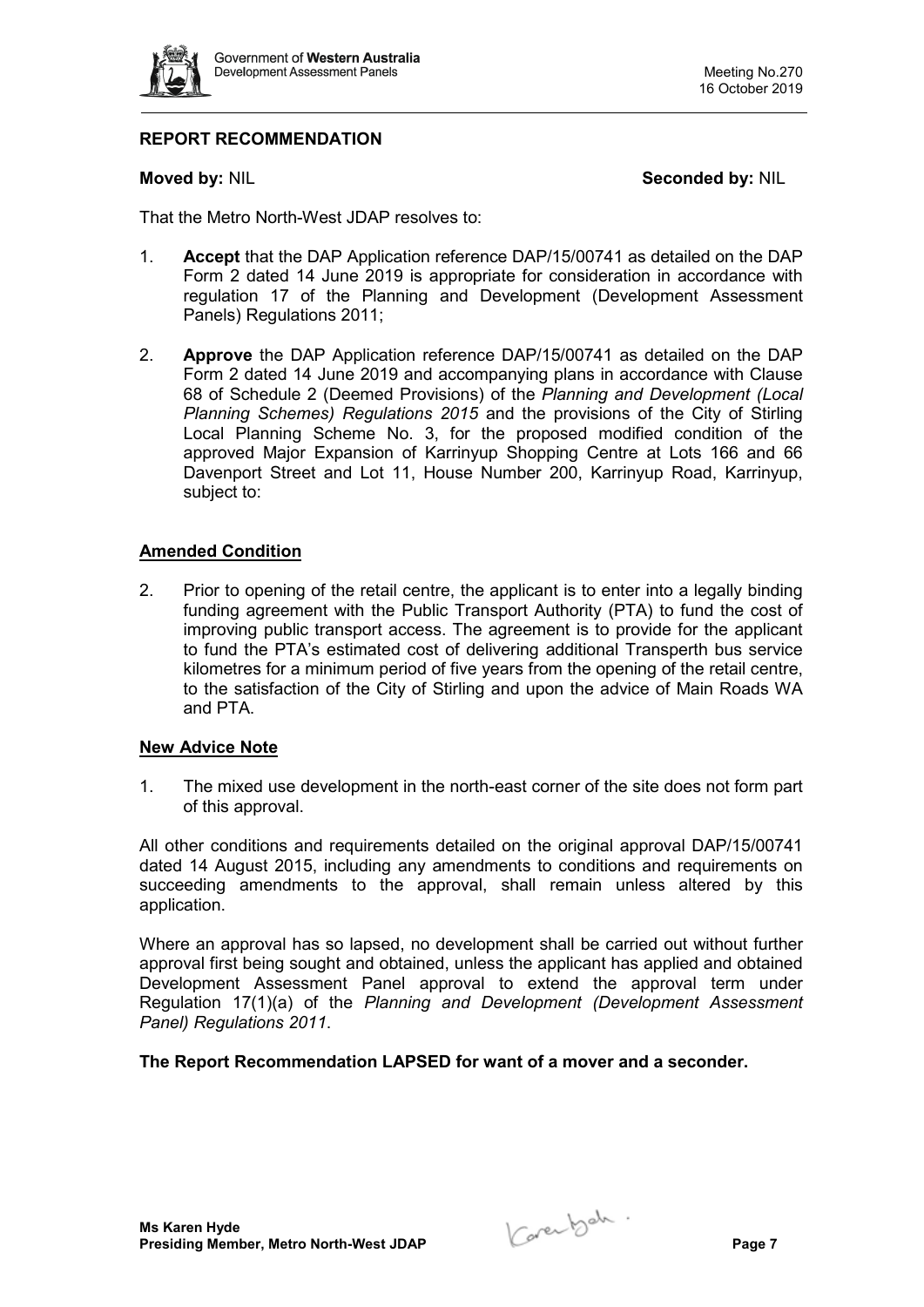

# **PROCEDURAL MOTION**

**Moved by:** Mr Clayton Higham **Seconded by:** Ms Karen Hyde

That the meeting be adjourned for a period of 5 minutes.

# **The Procedural Motion was put and CARRIED UNANIMOUSLY.**

**REASON:** To enable the panel to be provided with the hard copies of the alternate motions.

*The meeting was adjourned at 2:42pm.*

# **PROCEDURAL MOTION**

**Moved by:** Mr Clayton Higham **Seconded by:** Ms Karen Hyde

That the meeting be reconvened.

**The Procedural Motion was put and CARRIED UNANIMOUSLY.**

*The meeting reconvened at 2:46pm.*

# **ALTERNATE MOTION (City of Stirling Addendum)**

**Moved by:** Cr David Boothman **Seconded by:** Cr Giovanni Italiano

That the Metro North-West JDAP resolves to:

- 1. **Accept** that the DAP Application reference DAP/15/00741 as detailed on the DAP Form 2 dated 14 June 2019 is appropriate for consideration in accordance with regulation 17 of the Planning and Development (Development Assessment Panels) Regulations 2011;
- 2. **Approve** the DAP Application reference DAP/15/00741 as detailed on the DAP Form 2 dated 14 June 2019 and accompanying plans in accordance with Clause 68 of Schedule 2 (Deemed Provisions) of the *Planning and Development (Local Planning Schemes) Regulations 2015* and the provisions of the City of Stirling Local Planning Scheme No. 3, for the proposed modified condition of the approved Major Expansion of Karrinyup Shopping Centre at Lots 166 and 66 Davenport Street and Lot 11, House Number 200, Karrinyup Road, Karrinyup, subject to:

# **Amended Condition**

2. Prior to the occupation of any additional retail floorspace, the applicant is to enter into a legally binding funding agreement with the Public Transport Authority (PTA) to fund the cost of improving public transport access. The agreement is to provide for the applicant to fund the PTA's estimated cost of delivering additional Transperth bus service kilometres for a minimum period of five years from the opening of the retail centre, to the satisfaction of the City of Stirling and upon the advice of Main Roads WA and PTA.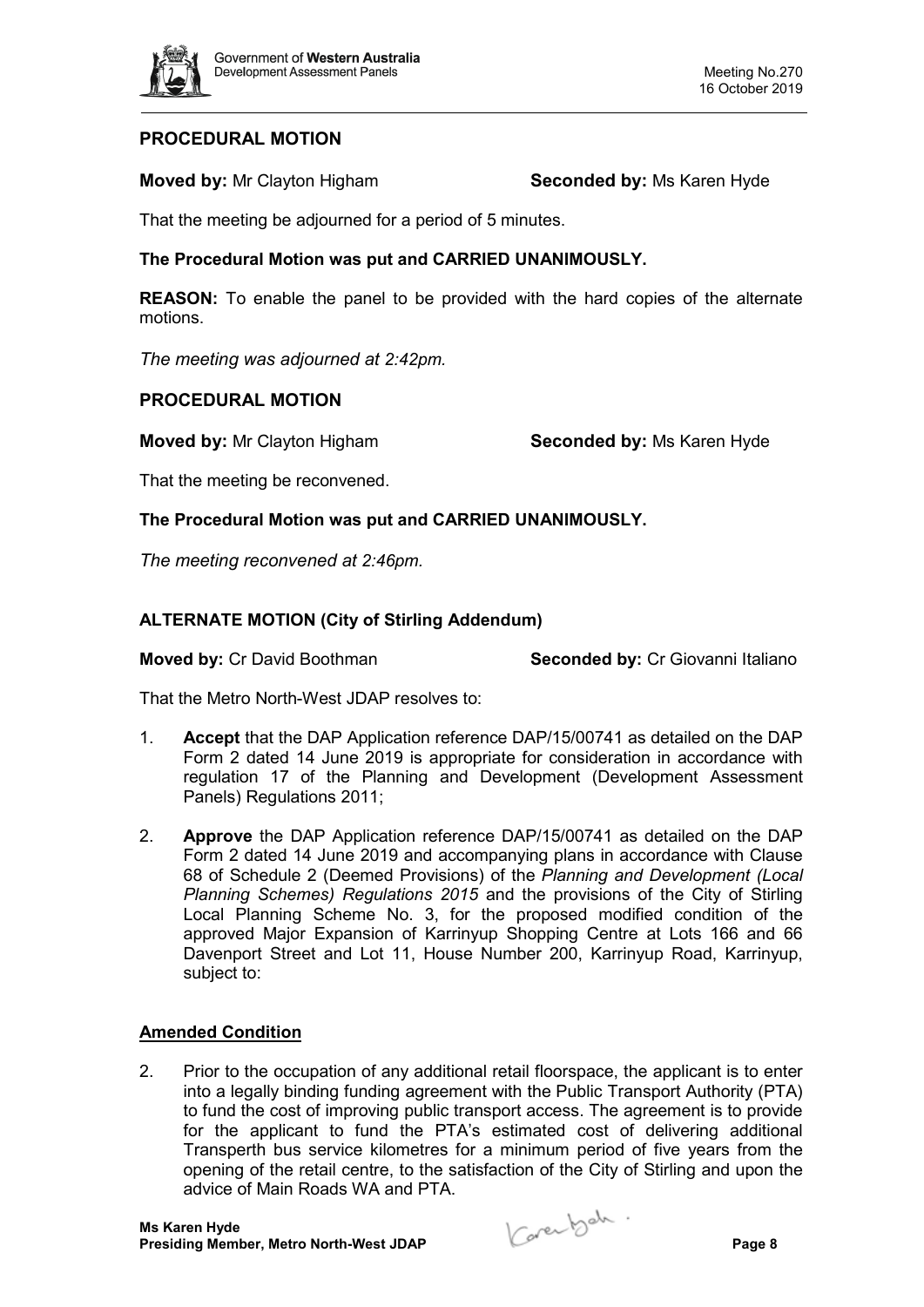

# **New Advice Note**

1. The mixed use development in the north-east corner of the site does not form part of this approval.

All other conditions and requirements detailed on the original approval DAP/15/00741 dated 14 August 2015, including any amendments to conditions and requirements on succeeding amendments to the approval, shall remain unless altered by this application.

Where an approval has so lapsed, no development shall be carried out without further approval first being sought and obtained, unless the applicant has applied and obtained Development Assessment Panel approval to extend the approval term under Regulation 17(1)(a) of the *Planning and Development (Development Assessment Panel) Regulations 2011*.

#### **The Alternate Motion was put and LOST UNANIMOUSLY.**

#### **ALTERNATE MOTION**

**Moved by:** Mr Clayton Higham **Seconded by:** Mr Fred Zuideveld

That the Metro North-West JDAP resolves to:

- 1. **Accept** that the DAP Application reference DAP/15/00741 as detailed on the DAP Form 2 dated 14 June 2019 is appropriate for consideration in accordance with regulation 17 of the Planning and Development (Development Assessment Panels) Regulations 2011;
- 2. **Approve** the DAP Application reference DAP/15/00741 as detailed on the DAP Form 2 dated 14 June 2019 and accompanying plans in accordance with Clause 68 of Schedule 2 (Deemed Provisions) of the Planning and Development (Local Planning Schemes) Regulations 2015 and the provisions of the City of Stirling Local Planning Scheme No. 3, for the proposed modified condition of the approved Major Expansion of Karrinyup Shopping Centre at Lots 166 and 66 Davenport Street and Lot 11, House Number 200, Karrinyup Road, Karrinyup, subject to:
	- a. The deletion of Condition 2;
	- b. Modification to Condition 23 (Transport Plan) as follows:
- 23. Unless otherwise amended and approved, all necessary measures as identified by the approved Transport Plan and Rowe Group correspondence dated 29 April 2019, shall be implemented and constructed by the landowner at their expense and to the satisfaction of the City, in accordance with the Site Management Plan.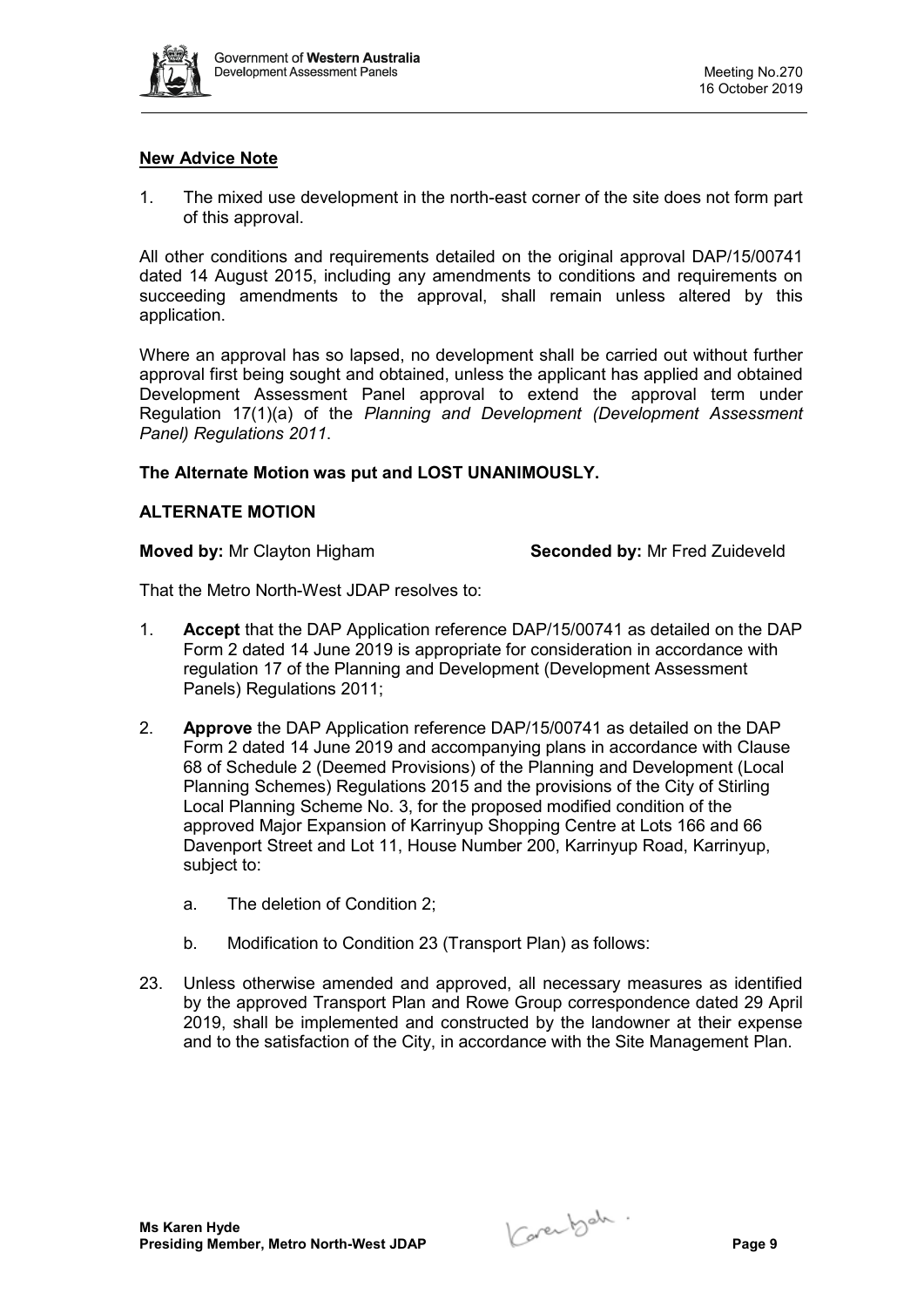

# **AMENDING MOTION 1**

**Moved by:** Ms Karen Hyde **Seconded by:** Mr Clayton Higham

That the following be added to the alternate motion:

*All other conditions and requirements detailed on the original approval DAP/15/00741 dated 14 August 2015, including any amendments to conditions and requirements on succeeding amendments to the approval, shall remain unless altered by this application.* 

*Where an approval has so lapsed, no development shall be carried out without further approval first being sought and obtained, unless the applicant has applied and obtained Development Assessment Panel approval to extend the approval term under Regulation 17(1)(a) of the Planning and Development (Development Assessment Panel) Regulations 2011.* 

#### **The Amending Motion was put and CARRIED UNANIMOUSLY.**

**REASON:** To ensure that the conditions and advice notes associated with previous approvals are carried forward with this approval, unless otherwise amended and approved. Also to advise of the timeframe for the approvals.

#### **ALTERNATE MOTION (AS AMENDED)**

That the Metro North-West JDAP resolves to:

- 1. **Accept** that the DAP Application reference DAP/15/00741 as detailed on the DAP Form 2 dated 14 June 2019 is appropriate for consideration in accordance with regulation 17 of the Planning and Development (Development Assessment Panels) Regulations 2011;
- 2. **Approve** the DAP Application reference DAP/15/00741 as detailed on the DAP Form 2 dated 14 June 2019 and accompanying plans in accordance with Clause 68 of Schedule 2 (Deemed Provisions) of the Planning and Development (Local Planning Schemes) Regulations 2015 and the provisions of the City of Stirling Local Planning Scheme No. 3, for the proposed modified condition of the approved Major Expansion of Karrinyup Shopping Centre at Lots 166 and 66 Davenport Street and Lot 11, House Number 200, Karrinyup Road, Karrinyup, subject to:
	- a. The deletion of Condition 2;
	- b. Modification to Condition 23 (Transport Plan) as follows:
- 23. Unless otherwise amended and approved, all necessary measures as identified by the approved Transport Plan and Rowe Group correspondence dated 29 April 2019, shall be implemented and constructed by the landowner at their expense and to the satisfaction of the City, in accordance with the Site Management Plan.

All other conditions and requirements detailed on the original approval DAP/15/00741 dated 14 August 2015, including any amendments to conditions and requirements on succeeding amendments to the approval, shall remain unless altered by this application.